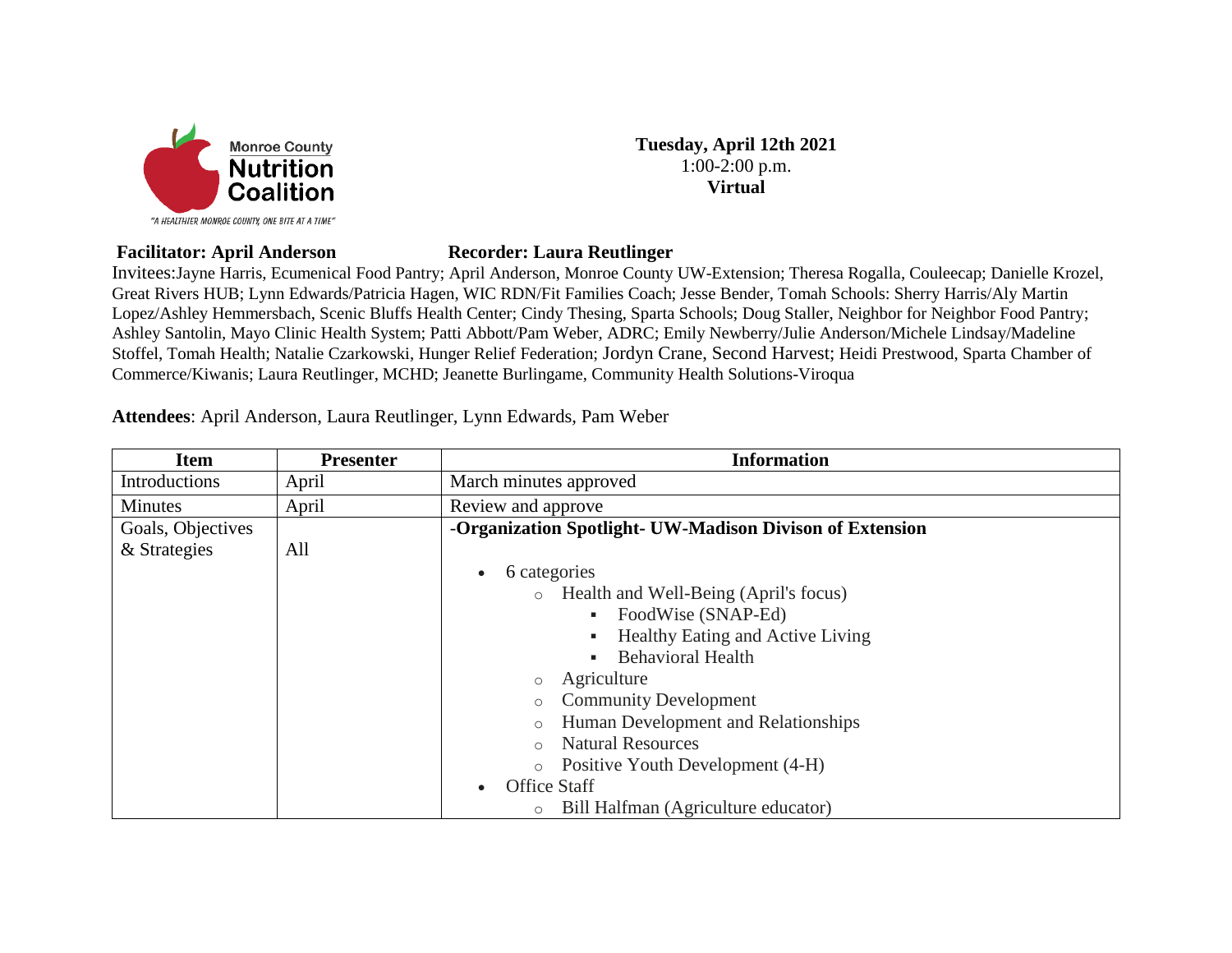| Josh Goede (4-H Educator)<br>Vicky Kast (Administrative Assistant)<br><b>Adam Hady (Area Extension Director)</b><br>April Anderson (Health & Well-Being Educator/FoodWIse Coordinator)<br>$\circ$<br>Offers canner lid testing (dial gauge testing). Contact April to make an<br>appointment or drop off your canner lid at the Extension office<br>April can answer food preservation/canning questions<br>April also works with:<br>o HCE program (used to be called Homemakers)<br><b>Monroe County Mental Health Coalition</b><br>o Racial Equity Community of Practice (Statewide group)<br>Greener FoodWIse (greener practices that are sustainable)<br>$\circ$<br>-Organziation Spotlight for May? (Patti is no longer able to)<br>Monroe County Health Department will be the May spotlight<br>-USDA-Nutrition Security<br>See attached PDF in email<br>Shift to using term "nutrtion security" insead of "food security"<br>$\bullet$<br>Focus on having the "right calories" vs "enough calories"<br>Question raised: Will this shift the focus of SNAP benefits to include more of |
|-----------------------------------------------------------------------------------------------------------------------------------------------------------------------------------------------------------------------------------------------------------------------------------------------------------------------------------------------------------------------------------------------------------------------------------------------------------------------------------------------------------------------------------------------------------------------------------------------------------------------------------------------------------------------------------------------------------------------------------------------------------------------------------------------------------------------------------------------------------------------------------------------------------------------------------------------------------------------------------------------------------------------------------------------------------------------------------------------|
|                                                                                                                                                                                                                                                                                                                                                                                                                                                                                                                                                                                                                                                                                                                                                                                                                                                                                                                                                                                                                                                                                               |
|                                                                                                                                                                                                                                                                                                                                                                                                                                                                                                                                                                                                                                                                                                                                                                                                                                                                                                                                                                                                                                                                                               |
|                                                                                                                                                                                                                                                                                                                                                                                                                                                                                                                                                                                                                                                                                                                                                                                                                                                                                                                                                                                                                                                                                               |
|                                                                                                                                                                                                                                                                                                                                                                                                                                                                                                                                                                                                                                                                                                                                                                                                                                                                                                                                                                                                                                                                                               |
|                                                                                                                                                                                                                                                                                                                                                                                                                                                                                                                                                                                                                                                                                                                                                                                                                                                                                                                                                                                                                                                                                               |
|                                                                                                                                                                                                                                                                                                                                                                                                                                                                                                                                                                                                                                                                                                                                                                                                                                                                                                                                                                                                                                                                                               |
|                                                                                                                                                                                                                                                                                                                                                                                                                                                                                                                                                                                                                                                                                                                                                                                                                                                                                                                                                                                                                                                                                               |
|                                                                                                                                                                                                                                                                                                                                                                                                                                                                                                                                                                                                                                                                                                                                                                                                                                                                                                                                                                                                                                                                                               |
|                                                                                                                                                                                                                                                                                                                                                                                                                                                                                                                                                                                                                                                                                                                                                                                                                                                                                                                                                                                                                                                                                               |
|                                                                                                                                                                                                                                                                                                                                                                                                                                                                                                                                                                                                                                                                                                                                                                                                                                                                                                                                                                                                                                                                                               |
|                                                                                                                                                                                                                                                                                                                                                                                                                                                                                                                                                                                                                                                                                                                                                                                                                                                                                                                                                                                                                                                                                               |
|                                                                                                                                                                                                                                                                                                                                                                                                                                                                                                                                                                                                                                                                                                                                                                                                                                                                                                                                                                                                                                                                                               |
|                                                                                                                                                                                                                                                                                                                                                                                                                                                                                                                                                                                                                                                                                                                                                                                                                                                                                                                                                                                                                                                                                               |
|                                                                                                                                                                                                                                                                                                                                                                                                                                                                                                                                                                                                                                                                                                                                                                                                                                                                                                                                                                                                                                                                                               |
|                                                                                                                                                                                                                                                                                                                                                                                                                                                                                                                                                                                                                                                                                                                                                                                                                                                                                                                                                                                                                                                                                               |
| the "right" foods? April will look into this to find more information.                                                                                                                                                                                                                                                                                                                                                                                                                                                                                                                                                                                                                                                                                                                                                                                                                                                                                                                                                                                                                        |
|                                                                                                                                                                                                                                                                                                                                                                                                                                                                                                                                                                                                                                                                                                                                                                                                                                                                                                                                                                                                                                                                                               |
| -Food and Nutrition Resources Pamphlet update                                                                                                                                                                                                                                                                                                                                                                                                                                                                                                                                                                                                                                                                                                                                                                                                                                                                                                                                                                                                                                                 |
| English version is done. Waiting for Nidia to translate into Spanish. Will<br>$\bullet$                                                                                                                                                                                                                                                                                                                                                                                                                                                                                                                                                                                                                                                                                                                                                                                                                                                                                                                                                                                                       |
| distribute both at the same time. Lynn will share more at next month's meeting.                                                                                                                                                                                                                                                                                                                                                                                                                                                                                                                                                                                                                                                                                                                                                                                                                                                                                                                                                                                                               |
|                                                                                                                                                                                                                                                                                                                                                                                                                                                                                                                                                                                                                                                                                                                                                                                                                                                                                                                                                                                                                                                                                               |
| -Extension of meals for summer update                                                                                                                                                                                                                                                                                                                                                                                                                                                                                                                                                                                                                                                                                                                                                                                                                                                                                                                                                                                                                                                         |
| Summer extension did not get approved for schools<br>$\bullet$                                                                                                                                                                                                                                                                                                                                                                                                                                                                                                                                                                                                                                                                                                                                                                                                                                                                                                                                                                                                                                |
|                                                                                                                                                                                                                                                                                                                                                                                                                                                                                                                                                                                                                                                                                                                                                                                                                                                                                                                                                                                                                                                                                               |
| • WIC fruit/veg increased benefit is extended through September                                                                                                                                                                                                                                                                                                                                                                                                                                                                                                                                                                                                                                                                                                                                                                                                                                                                                                                                                                                                                               |
|                                                                                                                                                                                                                                                                                                                                                                                                                                                                                                                                                                                                                                                                                                                                                                                                                                                                                                                                                                                                                                                                                               |
|                                                                                                                                                                                                                                                                                                                                                                                                                                                                                                                                                                                                                                                                                                                                                                                                                                                                                                                                                                                                                                                                                               |
|                                                                                                                                                                                                                                                                                                                                                                                                                                                                                                                                                                                                                                                                                                                                                                                                                                                                                                                                                                                                                                                                                               |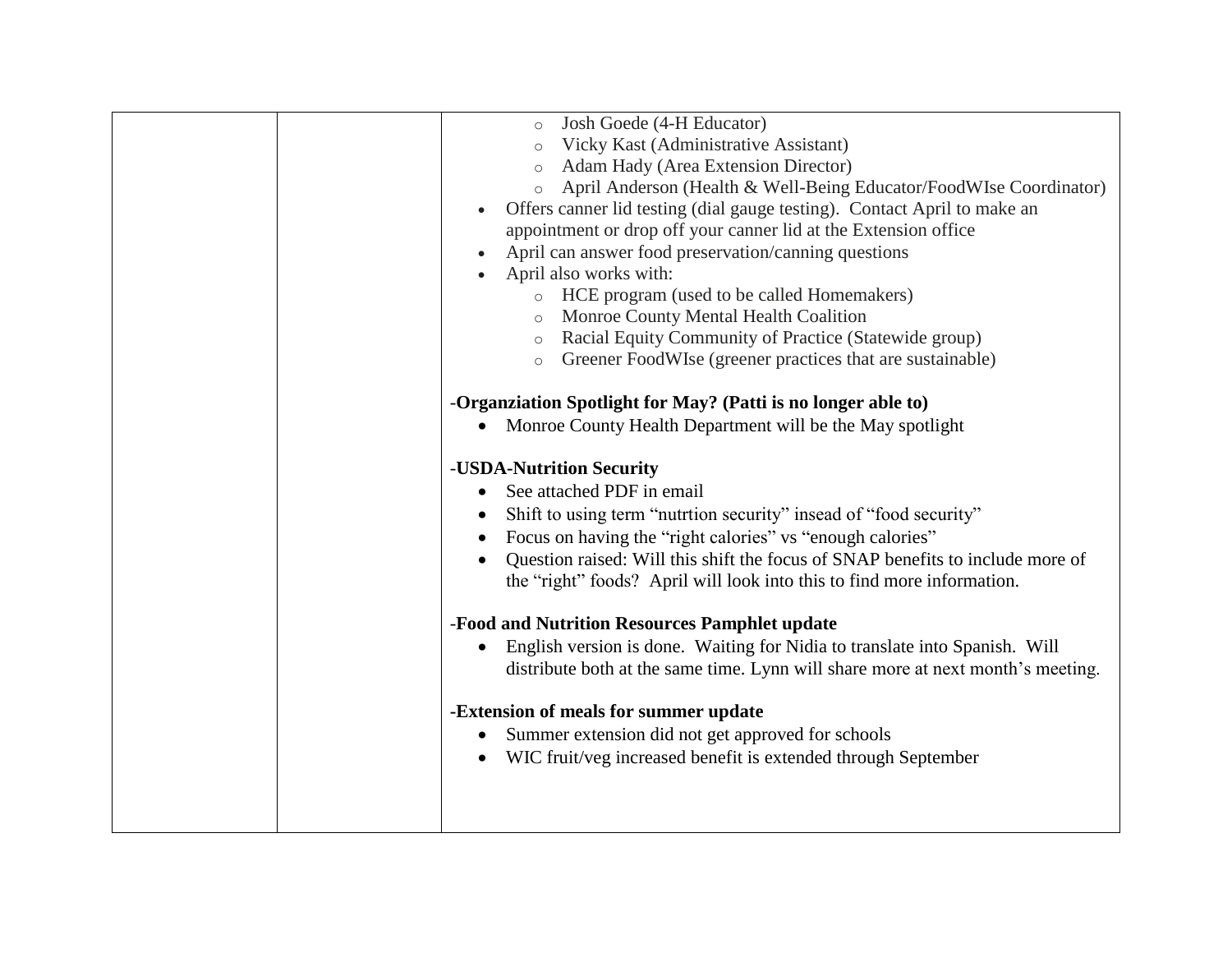| -Harvest of the Month                                                                                                          |
|--------------------------------------------------------------------------------------------------------------------------------|
| Can we use UW- Extention's free Harvest of the Month toolkit content instead<br>$\bullet$                                      |
| of recreating our own?                                                                                                         |
| https://healthyliving.extension.wisc.edu/programs/harvest-of-the-month/<br>$\circ$                                             |
| Free registration for toolkit materials. Laura can register on behalf of<br>$\circ$                                            |
| Nutrition Coalition and put together materials (flyers, social media posts,                                                    |
| newsletter content, etc) to distribute to community partners as has been                                                       |
| previously done.                                                                                                               |
| Discussion around need need for continued partnership with schools and<br>$\circ$                                              |
| history of Harvest of the Month in Monroe County was had.                                                                      |
| Topic tabeled for further discussion. Only 4 members present at the<br>$\circ$                                                 |
| meeting so waiting to include more of the group for decision making.                                                           |
| <b>Upcoming Events:</b>                                                                                                        |
|                                                                                                                                |
| Sparta Trail Celebration- Saturday, May 7th 8:30-4:00<br>$\bullet$                                                             |
| o Last year April and Lynn helped out at this event. Had Blender Bike at                                                       |
| the event. Mary Cook (Dairy Promotions group) and Heidi Prestwood                                                              |
| provided smoothie ingredients.                                                                                                 |
| o Lynn provided amount of ingredients used last year and April will reach                                                      |
| out to see if food can be donated again.                                                                                       |
| Is anyone else wanting to participate? Reach out to April or Lynn if<br>$\circ$                                                |
| interested                                                                                                                     |
| What activity should be provided this year?<br>$\circ$                                                                         |
| Blender Bikes have been a hit. Bikes previously provided                                                                       |
| through YMCA in La Crosse and Mary Cook                                                                                        |
| MC Nutrition Coalition has a fruit/veg photo board and cornhole<br>$\blacksquare$                                              |
| game. Lynn offered to provide for this year's event                                                                            |
| No paper handouts---blow away easily and people aren't                                                                         |
| prepared to carry things with them (many are on bikes)<br>$\blacksquare$                                                       |
| Pam shared that ADRC also has bikes that allow people who<br>can't ride alone to take a bike ride. "Pilot" steers the bike and |
| pedals, while rider sits on the "bench" in the front.                                                                          |
|                                                                                                                                |